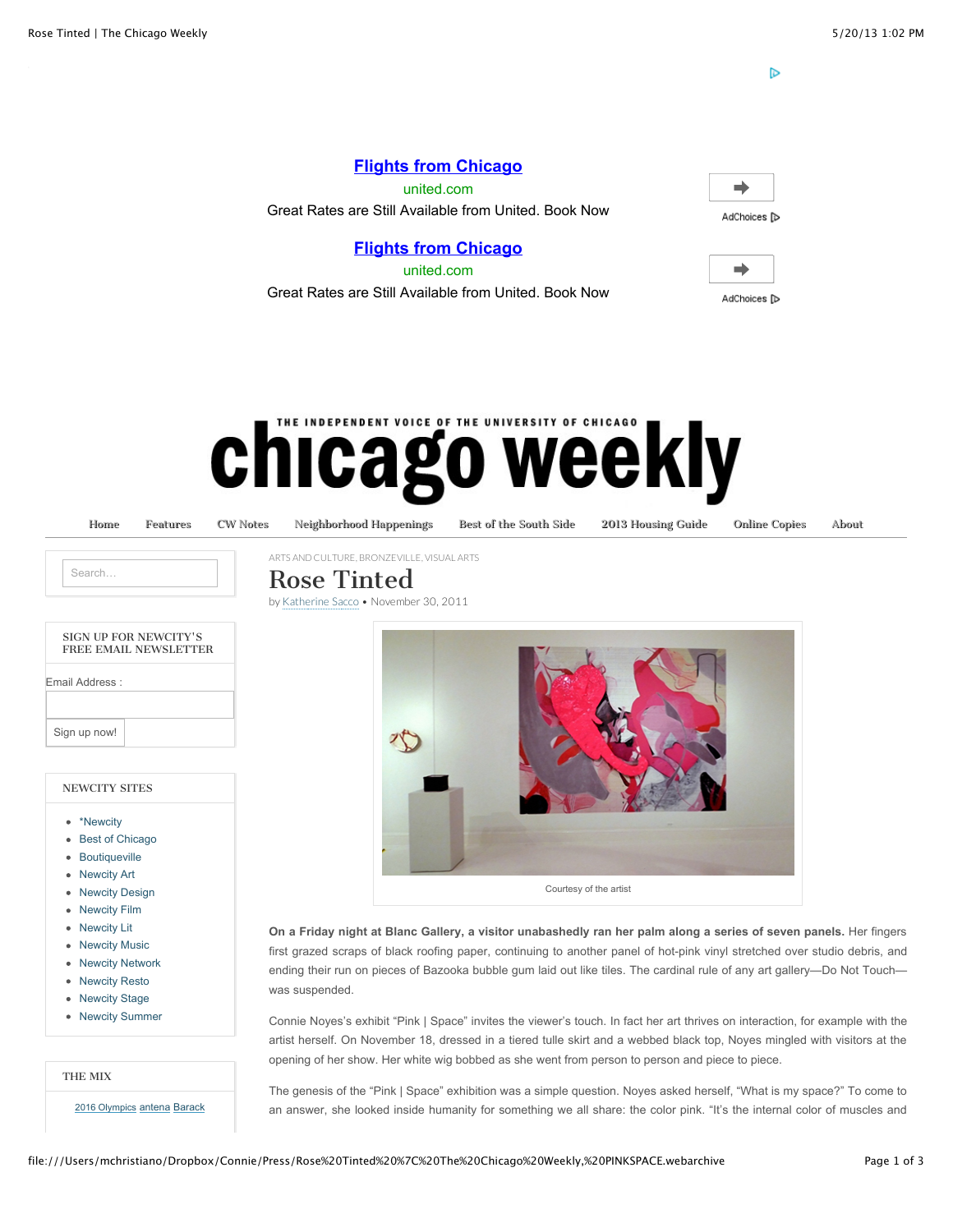[O](http://chicagoweekly.net/tag/best-of-the-south-side/)[bama](http://chicagoweekly.net/tag/barack-obama/) [Best of the](http://chicagoweekly.net/tag/best-of-the-south-side/) [South Side](http://chicagoweekly.net/tag/best-of-the-south-side-2011/) Best of the South Side 2011 Best of [the South Side 2012](http://chicagoweekly.net/tag/best-of-the-south-side-2012/) [Beverly](http://chicagoweekly.net/tag/beverly/) **[Bridgeport](http://chicagoweekly.net/tag/bridgeport/)** [Bronzeville](http://chicagoweekly.net/tag/bronzeville/) Chicago Art **Department [Chicago Housing](http://chicagoweekly.net/tag/chicago-housing-authority/)** Authority [Chinatown](http://chicagoweekly.net/tag/chinatown/) Co-**[Prosperity Sphere](http://chicagoweekly.net/tag/co-prosperity-sphere/)** [Court Theatre](http://chicagoweekly.net/tag/court-theatre/) [CTA](http://chicagoweekly.net/tag/cta/) Doc Films [DOVA Temporary](http://chicagoweekly.net/tag/ed-marszewski/) Ed Marszewski [Englewood](http://chicagoweekly.net/tag/englewood/) [eta](http://chicagoweekly.net/tag/eta/) [Experimental Station](http://chicagoweekly.net/tag/experimental-station/) [Grand Crossing](http://chicagoweekly.net/tag/grand-crossing/) Housing Guide [HPAC](http://chicagoweekly.net/tag/hpac/) Hyde Park [Hyde Park](http://chicagoweekly.net/tag/hyde-park/) Art Center Internationa[l](http://chicagoweekly.net/tag/international-house/) House [Kenwood](http://chicagoweekly.net/tag/kenwood/) [Little Village](http://chicagoweekly.net/tag/little-village/) [Lumpen](http://chicagoweekly.net/tag/lumpen/) National Museum of [Mexican Art](http://chicagoweekly.net/tag/national-museum-of-mexican-art/) [Pilsen](http://chicagoweekly.net/tag/pilsen/) [Reggies](http://chicagoweekly.net/tag/reggies/) **[Renaissance](http://chicagoweekly.net/tag/renaissance-society/)** Society [Rockefeller Chapel](http://chicagoweekly.net/tag/rockefeller-chapel/) [Smart Museum](http://chicagoweekly.net/tag/smart-museum/) South Loop [South Shore](http://chicagoweekly.net/tag/south-shore/) Southside [Hub of Production](http://chicagoweekly.net/tag/southside-hub-of-production/) University [of Chicago](http://chicagoweekly.net/tag/university-of-chicago/) [Velvet Lounge](http://chicagoweekly.net/tag/velvet-lounge/) [Washington Park](http://chicagoweekly.net/tag/washington-park/) [WHPK](http://chicagoweekly.net/tag/whpk/) [Woodlawn](http://chicagoweekly.net/tag/woodlawn/) [Zhou B Art](http://chicagoweekly.net/tag/zhou-b-art-center/) **Center CATECORIES** 

organs unconcerned with external racial, class, gender or spiritual differences," she says. "It is the color of humanity—the color of universal love."

To express her own "pinkish physical self" for "Pink | Space," Noyes uses what she describes as "trash from the floor." One piece titled "If you can't hide it, decorate it" consists of scattered, irregularly shaped bulges affixed to the wall. On the opposite wall, squished pieces of pink bubblegum hold together a cracked porcelain platter. White, black, and neutral shades are incorporated into the works, interacting with the pink by blending together and contrasting with the feature hue.

Another piece takes a more personal route, featuring a chopped-up bride doll. Recently divorced, Noyes came across a doll at a garage sale that resembled the frilly moppet she had as a child. The doll's banged-up condition seems an apt symbol of vulnerability following the end of a marriage.

This exploration of material inspired Noyes to develop a second endeavor based on the human connection that pink represents. The phrase, "in the pink," can mean both the pinnacle of a moment and being in prime condition, especially in terms of health. These simultaneous meanings created the starting point for a much larger project.

"At this very pinnacle moment," she explained passionately, "we need to come together to do something better." Noyes's second pink-based project is "In the Pink: The 1,000,000 people art project," centered on a website currently under development. The site aims to connect one million people around the globe, across many backgrounds and disciplines, to network and create dialogue about projects they are passionate about. The project is an extension of Noyes's personality. She explains less than modestly, "I connect a lot of people together. It feels like I'm a resource."

Noyes kicked off the first "In the Pink" dialogue two Saturdays ago at Blanc Gallery, titled "Symposium for Change." A medical doctor, a steel manufacturer, and a composer were asked to share their passions. Noyes said the symposium went well, with "really interesting talks and thoughtful questions from the audience." She hopes to put an edited recording of the discussion online.

The two projects go hand-in-hand, as Noyes engages in conversations of her own through her artwork while fostering a larger dialogue in her forum. Noyes encourages viewers to interpret her work through their own perspectives. "I'm putting myself out there, and through that vulnerability people can come towards me. It can be very powerful," she says. Whether by encouraging visitors to touch her artwork or asking them to click and post on her website, Noyes's talent of engaging the viewer in her art goes hand in hand with a willingness to expose her own life.

*Blanc Gallery, 4445 S. King Dr. Hours by appointment only. (773)952-4394. blancchicago.com*

| <b>CALLGURIES</b><br>$\overline{\phantom{a}}$<br>Select Category | Tags:   Blanc Gallery   Connie Noyes   In the Pink   Pink   Space |                              |
|------------------------------------------------------------------|-------------------------------------------------------------------|------------------------------|
| $\Box$ Subscribe $\Box$ $\div$                                   | $\leftarrow$ A Thousand Ships                                     | Elevated Taste $\rightarrow$ |

### Leave a Reply

Copyright© 2013 [The Chicago Weekly](http://chicagoweekly.net/). All Rights Reserved. **Magazine Basic Copyright Chicago Weekly. All Rights Reserved.** All All Rights Reserved.